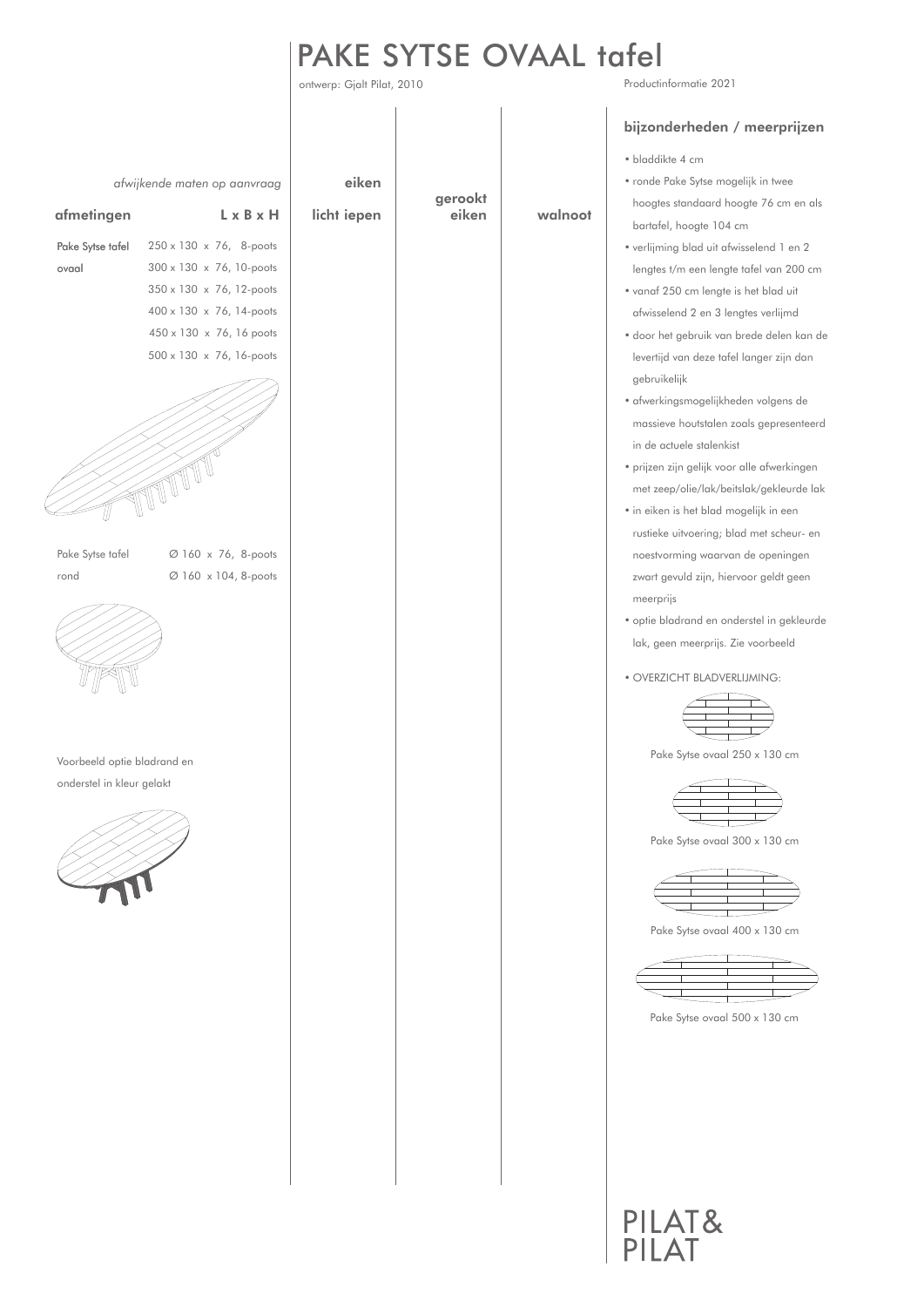# PAKE SYTSE RECHTHOEKIG tafel

walnoot

gerookt eiken

ontwerp: Gjalt Pilat, 2010

Productinformatie 2021

### • bladdikte 4 cm bijzonderheden / meerprijzen

| • vierkante Pake Sytse mogelijk in twee |
|-----------------------------------------|
| hoogtes; standaard hoogte 76 cm en als  |
| bartafel, hoogte 104 cm                 |

- verlijming blad uit afwisselend 1 en 2 lengtes t/m een lengte tafel van 200 cm
- Vanaf 250 cm lengte is het blad uit afwisselend 2 en 3 lengtes verlijmd.
- door het gebruik van brede delen kan de levertijd van deze tafel langer zijn dan gebruikelijk
- afwerkingsmogelijkheden volgens de massieve houtstalen zoals gepresenteerd in de actuele stalenkist
- prijzen zijn gelijk voor alle afwerkingen met zeep/olie/lak/beitslak/gekleurde lak
- in eiken is het blad mogelijk in een rustieke uitvoering; blad met scheur- en noestvorming waarvan de openingen zwart gevuld zijn, hiervoor geldt geen meerprijs
- optie bladrand en onderstel in gekleurde lak, geen meerprijs. Zie voorbeeld
- OVERZICHT BLADVERLIJMING:

E

| $\rightarrow$ | $\overline{ }$           |
|---------------|--------------------------|
|               |                          |
|               | $\overline{\phantom{a}}$ |
|               |                          |
|               |                          |
|               |                          |
|               |                          |

Pake Sytse afm. 200 x 100 cm

Pake Sytse afm. 250 x 110 cm

| the control of the control of the con- |                          | <b>Contract Contract</b> |
|----------------------------------------|--------------------------|--------------------------|
|                                        |                          |                          |
|                                        |                          |                          |
|                                        | $\overline{\phantom{0}}$ |                          |
|                                        |                          |                          |
|                                        |                          |                          |

Pake Sytse afm. 300 x 110 cm

|                                     | the contract of the contract of the contract of |  |
|-------------------------------------|-------------------------------------------------|--|
| and the state of the state<br>_____ |                                                 |  |
|                                     | _____                                           |  |
|                                     |                                                 |  |
|                                     |                                                 |  |
|                                     |                                                 |  |

Pake Sytse afm.. 350 x 110 cm

| $\overline{\phantom{a}}$ |                                 |  |
|--------------------------|---------------------------------|--|
|                          |                                 |  |
|                          | the contract of the contract of |  |
|                          |                                 |  |
|                          |                                 |  |
|                          |                                 |  |
|                          |                                 |  |

Pake Sytse afm. 400 x 110 cm

|  | __ |  |
|--|----|--|
|  |    |  |
|  |    |  |
|  |    |  |
|  |    |  |
|  |    |  |
|  |    |  |

Pake Sytse afm. 450 x 110 cm

PILAT&

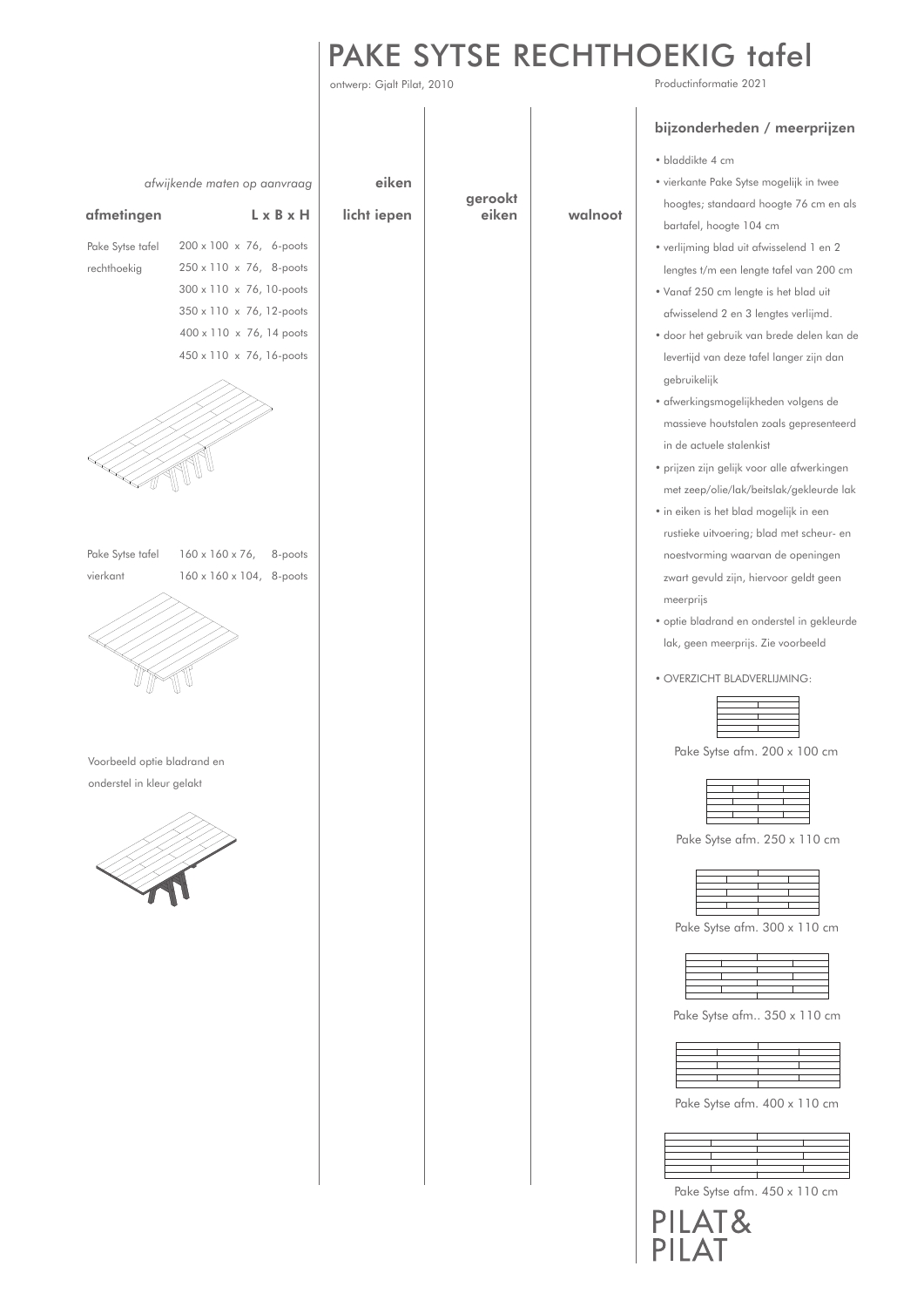# PAKE SYTSE OVAL table

design: Gjalt Pilat, 2010 product information 2021 *custom sizes on request* **oak** fumed dimensions L x W x H light elm walnutoak a bar table, height 104 cm 250 x 130 x 76, 8-legs Pake Sytse table 300 x 130 x 76, 10-legs oval 350 x 130 x 76, 12-legs of 200 cm 400 x 130 x 76, 14-legs 450 x 130 x 76, 16 legs 500 x 130 x 76, 16-legs longer than usual TUTTT T presented in the current sample box. lacquer and color lacquer. Pake Sytse table Ø 160 x 76, 8-legs Ø 160 x 104, 8-legs round See example Example option table top edge and frame lacquered in color

#### key features / additional prices

- thickness of table top is 4 cm
- round Pake Sytse available in two heights, standard height 76 cm and as
- composition of the table top alternately 1 and 2 lengths of wood to a table length
- from 250 cm length the tabletop is composed alternately of 2 and 3 lengths
- because of the use of wide parts of wood, the delivery time of this table can be
- The finishing options are according to the solid wood samples such as
- The prices are the same for all finishes; soap, oil, stain-lacquer, transparant
- in oak the tabletop is possible in a rustic version; cracks in the tabletop and open knots are filled with black coloured filler. This option does not affect the price.
- option table top edge and base in colored lacquer, no extra charge.
- OVERVIEW TABLETOP COMPOSITION:



Pake Sytse oval 250 x 130 cm



Pake Sytse oval 300 x 130 cm



Pake Sytse oval 400 x 130 cm



Pake Sytse oval 500 x 130 cm